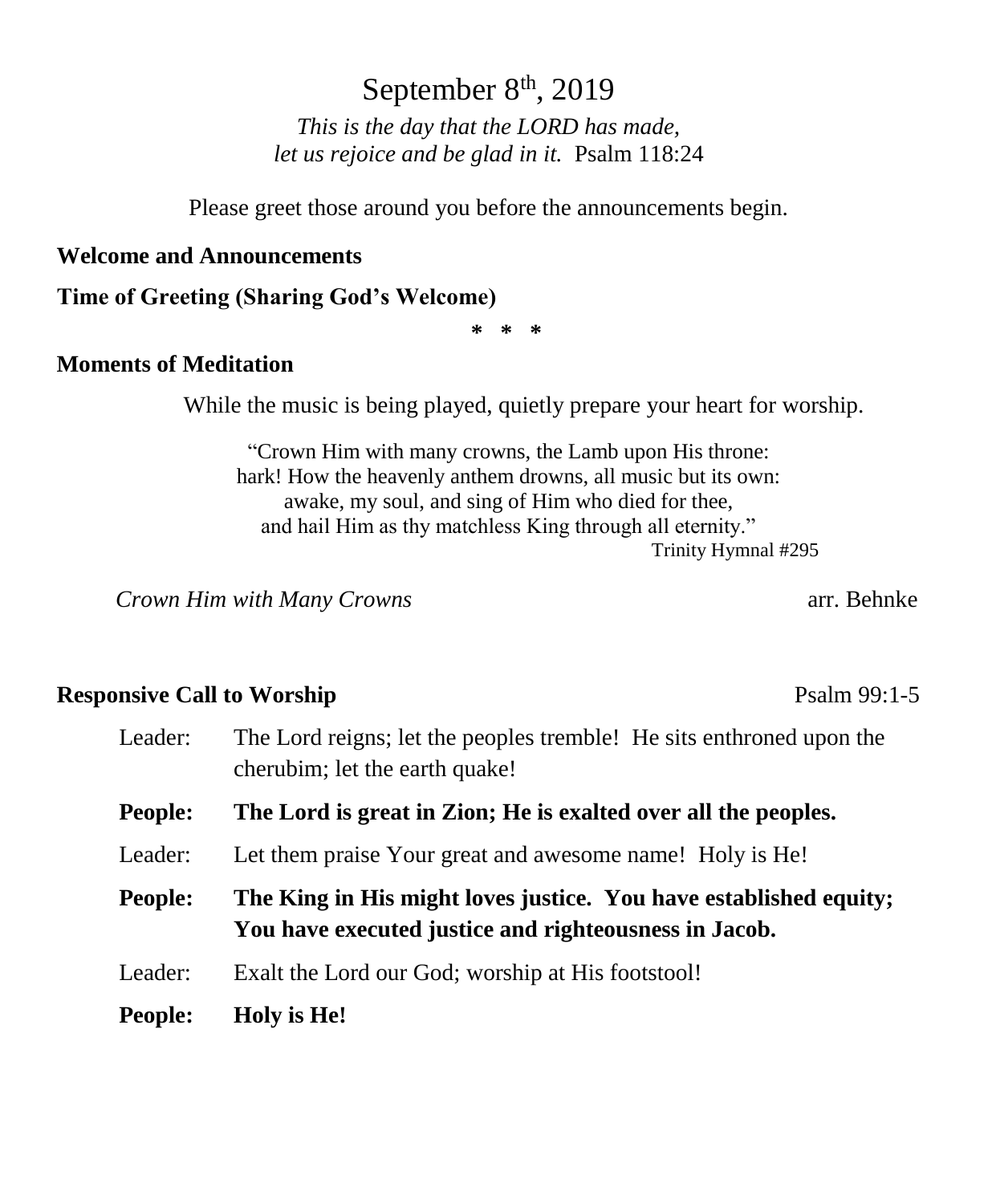**\*Hymn of Praise** *Holy God, We Praise Your Name* No. 103 vs. 1, 2, 4



**\*Prayer of Invocation**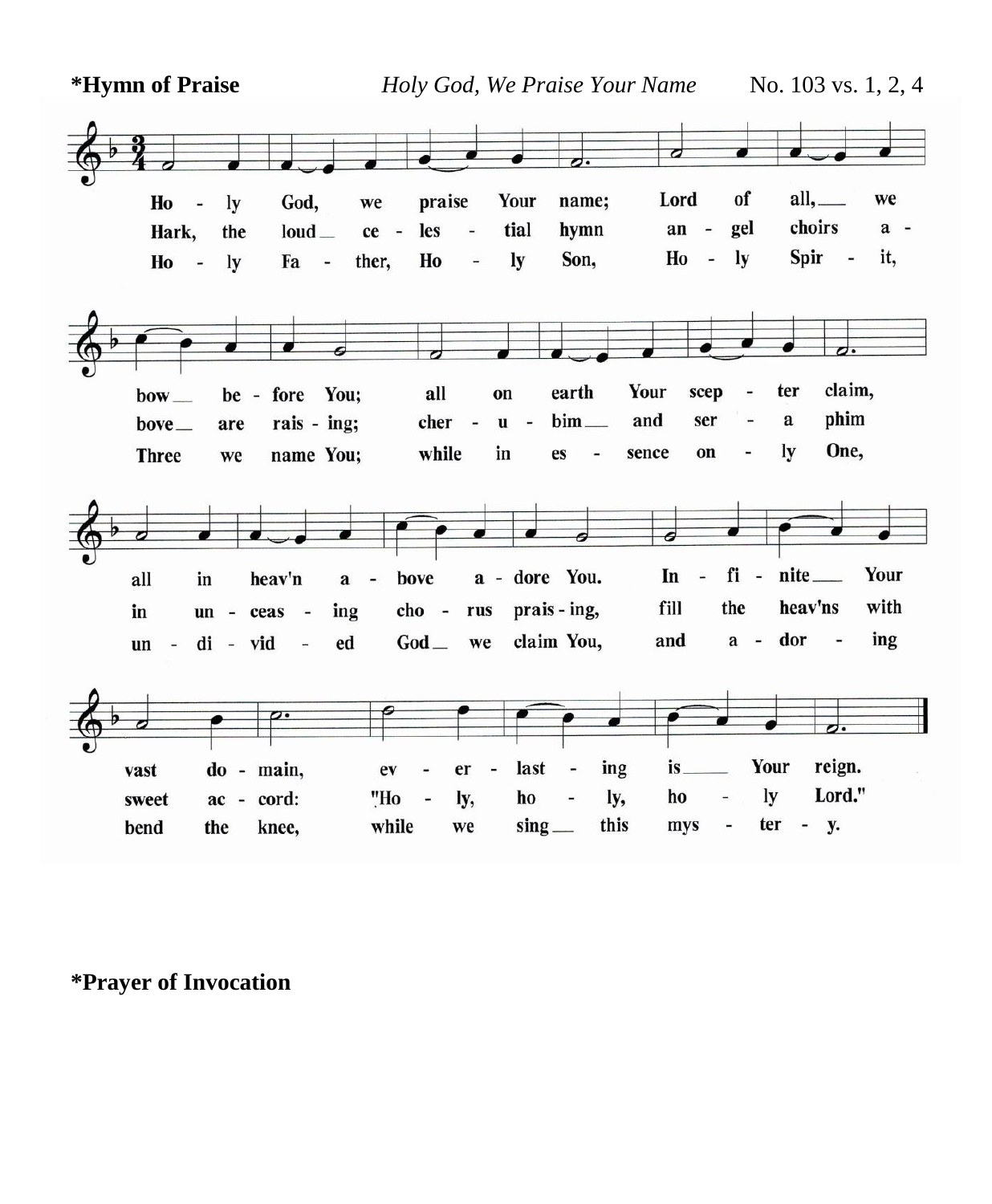# **Responsive Scripture Reading of** *The Ten Commandments* Exodus 20:1-17 **Congregation on bold print**

And God spoke all these words:

"I am the LORD your God, who brought you out of Egypt, out of the land of slavery. You shall have no other gods before Me."

**"You shall not make for yourself an idol in the form of anything in heaven above or on the earth beneath or in the waters below. You shall not bow down to them or worship them; for I, the LORD your God, am a jealous God, punishing the children for the sin of the fathers to the third and fourth generation of those who hate Me, but showing love to a thousand generations of those who love Me and keep My commandments."** 

"You shall not misuse the name of the LORD your God, for the LORD will not hold anyone guiltless who misuses His name."

**"Remember the Sabbath day by keeping it holy. Six days you shall labor and do all your work, but the seventh day is a Sabbath to the LORD your God. On it you shall not do any work, neither you, nor your son or daughter, nor your manservant or maidservant, nor your animals, nor the alien within your gates. For in six days the LORD made the heavens and the earth, the sea, and all that is in them, but He rested on the seventh day. Therefore, the LORD blessed the Sabbath day and made it holy."** 

"Honor your father and your mother, so that you may live long in the land the LORD your God is giving you."

## **"You shall not murder."**

"You shall not commit adultery."

## **"You shall not steal."**

"You shall not give false testimony against your neighbor."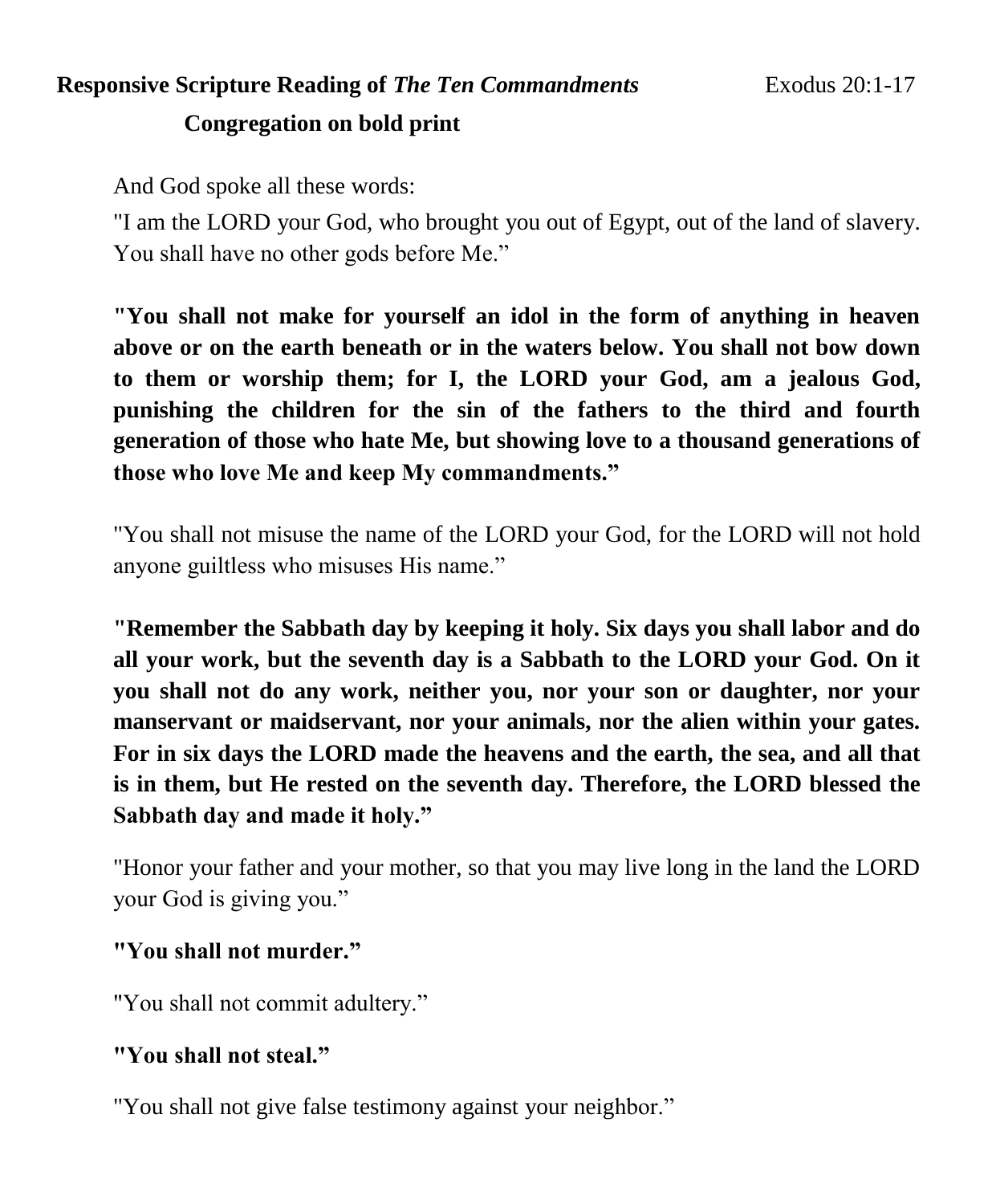**"You shall not covet your neighbor's house. You shall not covet your neighbor's wife, or his manservant or maidservant, his ox or donkey, or anything that belongs to your neighbor."**

#### **Prayer of Confession**

Lord, we confess that we have broken Your law. You have said we should have no other gods, but we confess that we have made ourselves and other things more important than You. We are told in the Ten Commandments not to misuse the name of the LORD our God, but we confess that we have not cherished Your name as we should. We confess that we have not kept the Sabbath day holy and have not found rest in You. We have not honored our father and mother and have resented the authority of those You have given over us. We confess we have murdered by entertaining violent thoughts. We have harbored lustful thoughts. We have stolen by not using our time wisely. We confess that we have given false testimony and deceived others. Father, we have coveted those things that are not ours and we have not always been content with the life You have given us. We have sinned and fall short of the glory of God. But we are justified freely by Your grace through the redemption that came by Christ Jesus. In His name we pray. Amen.

#### Assurance of Pardoning Grace 1 Thessalonians 5:9

**<sup>9</sup>** For God did not appoint us to suffer wrath but to receive salvation through our Lord Jesus Christ.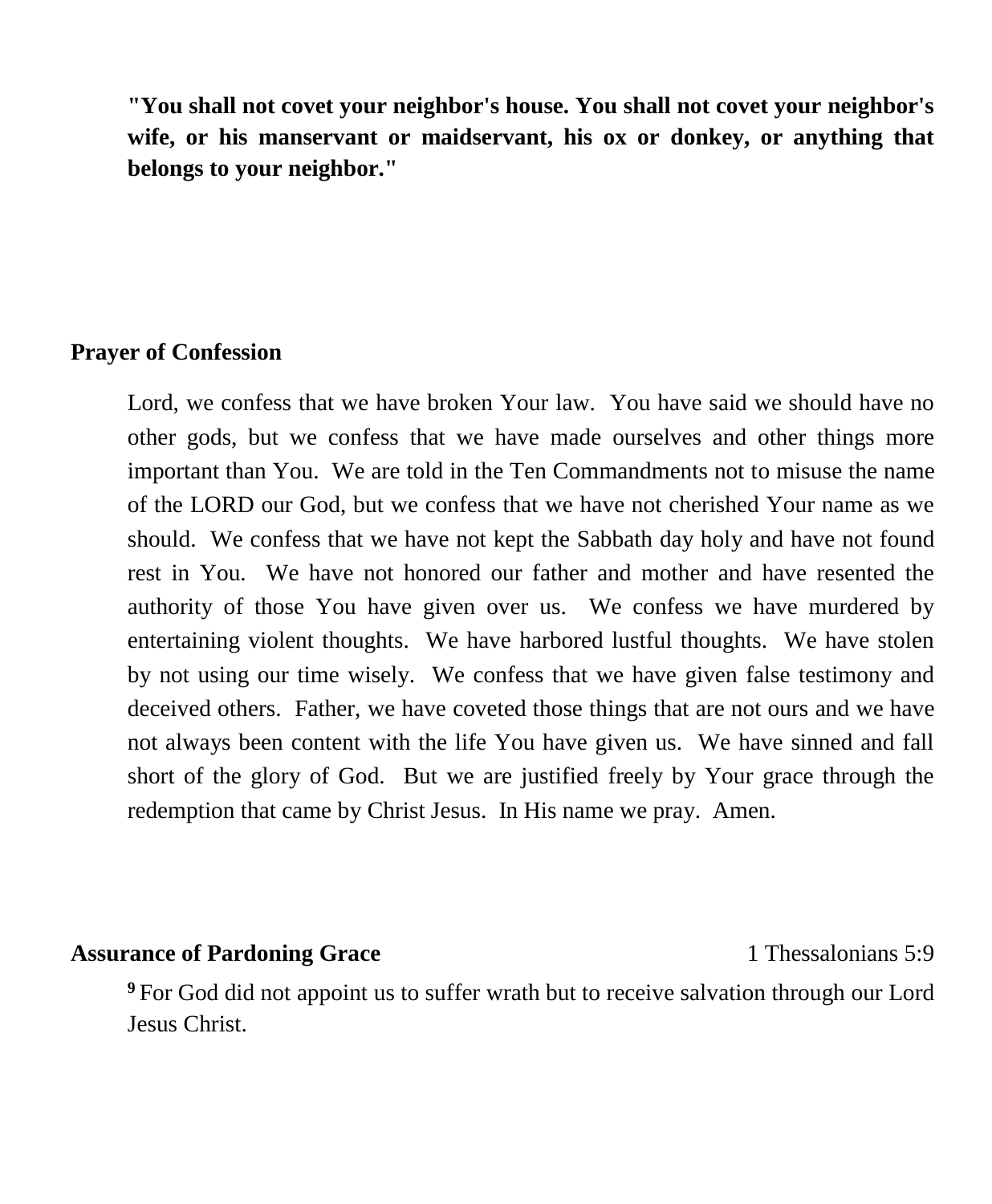Let us love and sing and wonder, let us praise the Savior's name! He has hushed the law's loud thunder; He has quenched Mount Sinai's flame: He has washed us with His blood; He has brought us nigh to God.

Let us love the Lord who bought us, pitied us when enemies, called us by His grace, and taught us, gave us ears and gave us eyes: He has washed us with His blood; He presents our souls to God.

Let us sing, though fierce temptation threaten hard to bear us down! For the Lord, our strong salvation, holds in view the conqu'ror's crown: He who washed us with His blood soon will bring us home to God.

Let us wonder; grace and justice join and point to mercy's store; when through grace in Christ our trust is, justice smiles and asks no more: He who washed us with His blood has secured our way to God.

Let us praise and join the chorus of the saints enthroned on high; here they trusted Him before us, now their praises fill the sky. "You have washed us with Your blood; You are worthy, Lamb of God!"

## **New City Catechism Question # 52**

#### **What hope does everlasting life hold for us?**

It reminds us that this present fallen world is not all there is; soon we will live with and enjoy God forever in the new city, in the new heaven and the new earth, where we will be fully and forever freed from all sin and will inhabit renewed, resurrection bodies in a renewed, restored creation.

## **Prayer of Intercession**

**Tithes and Offering** *This Is My Father's World* arr. Lopez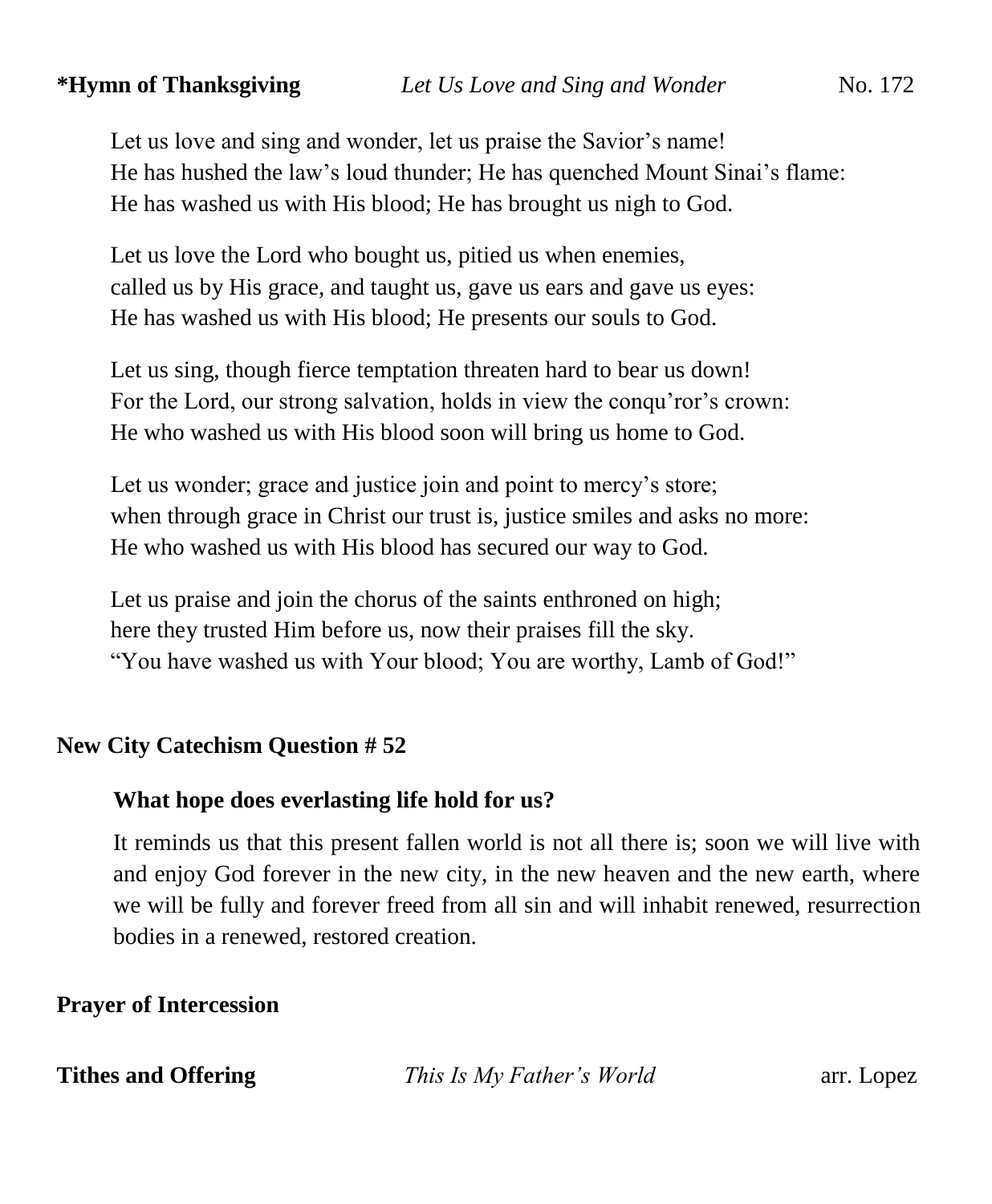**\*Chorus of Preparation** *Behold Our God* 



©2011 Sovereign Grace Praise; All rights reserved. Words and Music: Jonathan Baird, Meghan Baird, Ryan Baird, Stephen Altrogger Reprinted with permission under CCLI #376630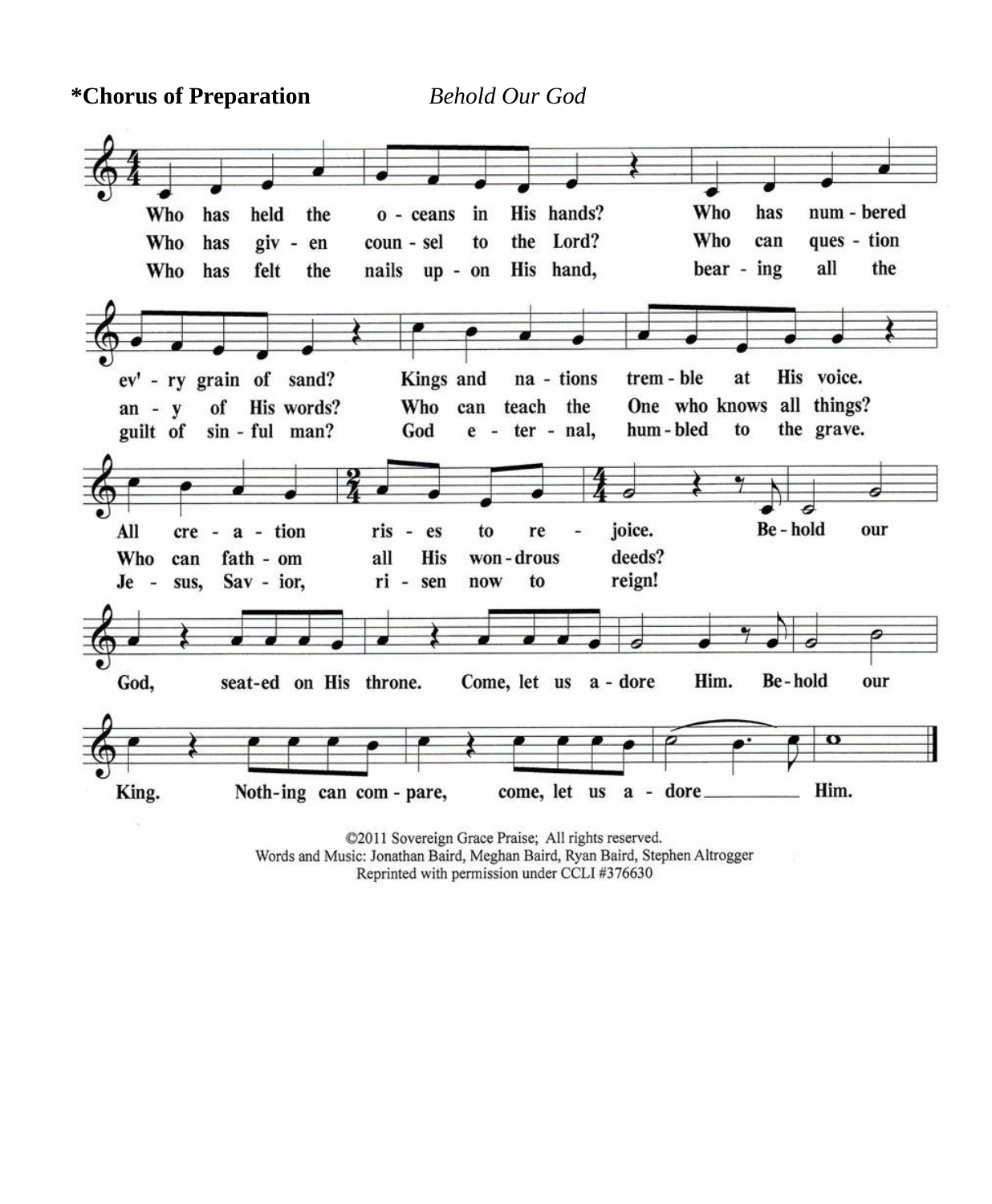Sermon Outline:

- 1. He knew it earlier.
- 2. He forgot it in pride.
- 3. His descendant Christ knew His.

| " LIVIIIII OI RESPOIISE | <b>Father, I Know That All My Life</b>                   | 180.332 |
|-------------------------|----------------------------------------------------------|---------|
|                         | Father, I know that all my life is portioned out for me; |         |
|                         | the changes that are sure to come, I do not fear to see: |         |
|                         | I ask Thee for a present mind, intent on pleasing Thee.  |         |

**\*Hymn of Response** *Father, I Know That All My Life* No. 559

I would not have the restless will that hurries to and fro, seeking for some great thing to do, or secret thing to know; I would be treated as a child, and guided where I go.

I ask Thee for the daily strength, to none that ask denied, a mind to blend with outward life, while keeping at Thy side, content to fill a little space, if Thou be glorified.

In service which Thy will appoints there are no bonds for me; my secret heart is taught the truth that makes Thy children free; a life of self-renouncing love is one of liberty.

#### **\*Benediction**

#### **\*Gloria Patri** No. 735

Glory be to the Father, and to the Son, and to the Holy Ghost; as it was in the beginning, is now, and ever shall be, world without end. Amen, amen.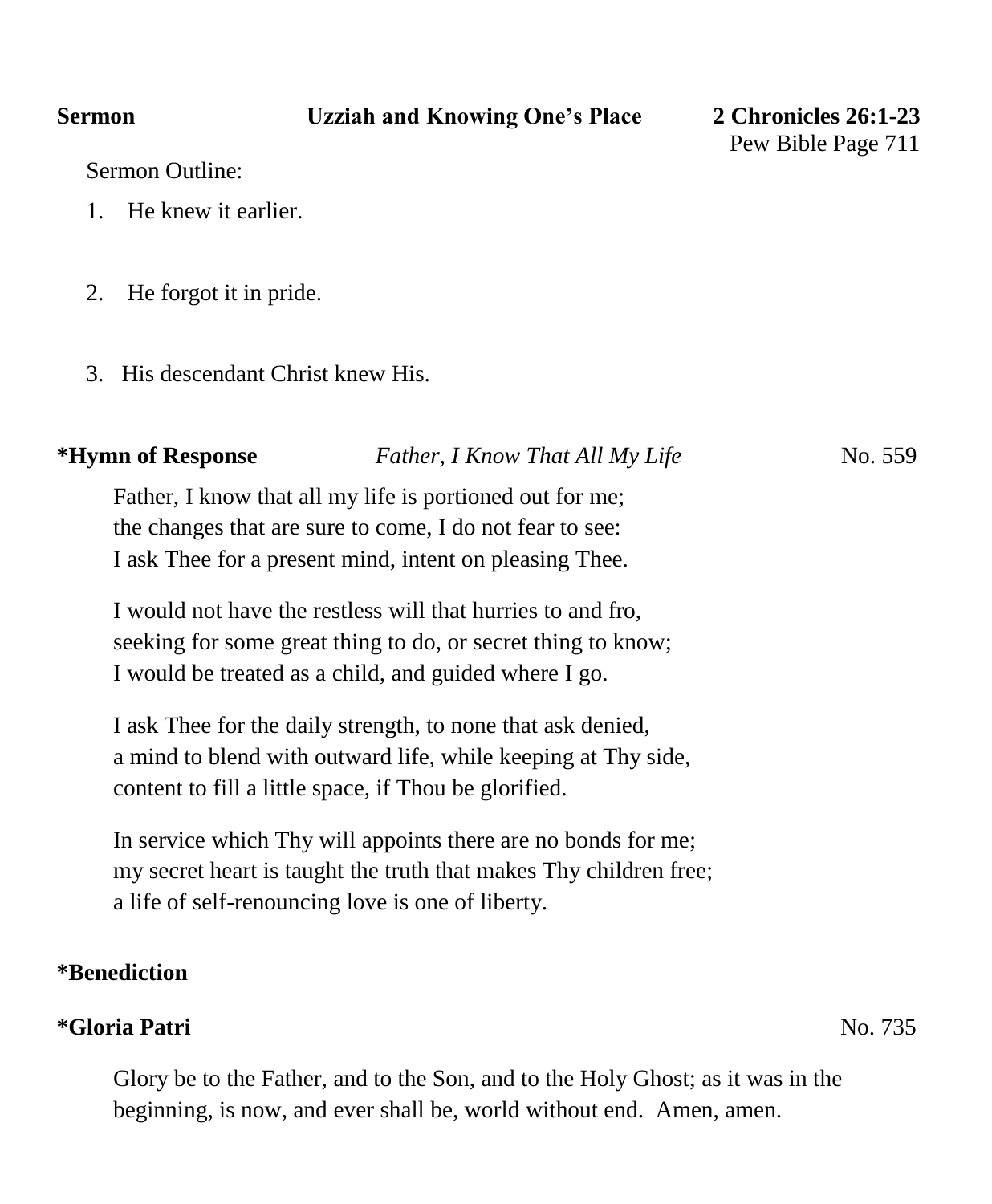**\*Postlude** *Postlude on "Beach Spring"* arr. Innes

**\* Congregation:** Please stand as able.

**\* \* \* \* \* \* \* \***

# **Organ/Piano** Sandy DeGroot **Scripture Reading Alice Lindborg Alice Lindborg New City Catechism & Intercessory Prayer** Bruce Hrivnak, Elder

|                   | 9/08           | 9/15                | 9/22        |
|-------------------|----------------|---------------------|-------------|
|                   | B. Hrivnak,    | L. Martin,          | C. Tuitman, |
| <b>AM Nursery</b> | Emily S.       | Grace M.            | Alanna T.   |
| Greeters          | Stoltzfus      | <b>Hrivnak</b>      | C.L. Yonker |
| Treats            | Schoon         | Lauer               | Lindborg    |
| Serve/Cleanup     | Schoon         | Lauer               | Lindborg    |
| Audio             | B. Schoon      | <b>B.</b> Armstrong | J. Martin   |
| Elder of the Week | <b>Hrivnak</b> | Stoltzfus           | Lindborg    |

# **Serving the Lord**

# **Weekly Calendar**

| <b>DATE</b>      | TIME                                     | <b>EVENT</b>                                                                                    |
|------------------|------------------------------------------|-------------------------------------------------------------------------------------------------|
| <b>SUN 9/08</b>  | 8:45 AM<br>10:30 AM<br>6:00 PM           | <b>Sunday School Classes Begin</b><br><b>Worship Service</b><br>Prayer Meeting (Missions Focus) |
| <b>TUES 9/10</b> | $1:00$ PM                                | PM Care Group                                                                                   |
| <b>SAT 9/14</b>  | 5:00 PM                                  | Annual Hayride at Lindborg Farm                                                                 |
| <b>SUN 9/15</b>  | 9:00 AM<br>$9:15 \text{ AM}$<br>10:30 AM | <b>Opening Exercises</b><br><b>Sunday School Classes</b><br><b>Worship Service</b>              |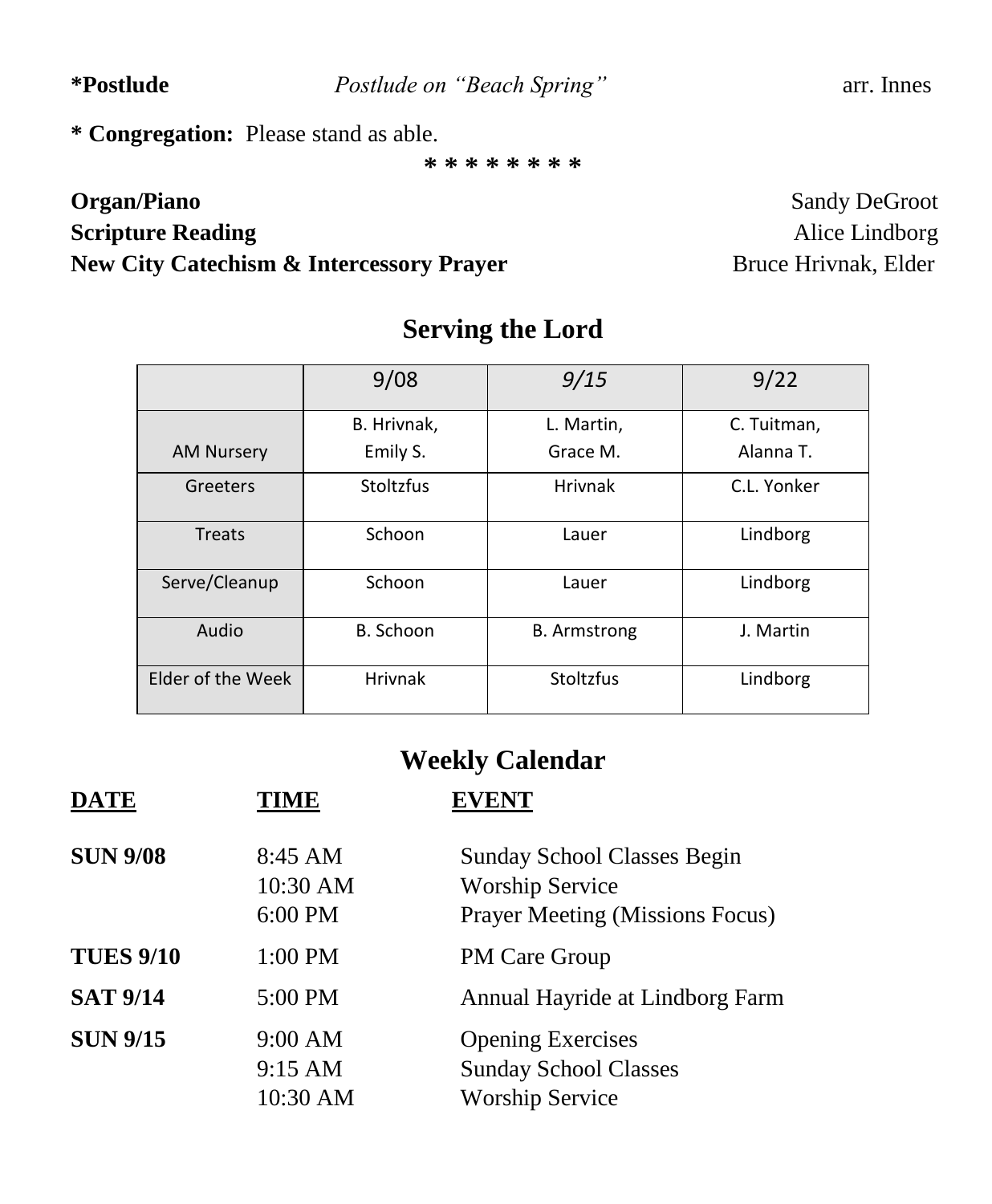## **Important Upcoming Events**

**WED** 9/18 9:30 AM Women's Bible Study

## **Announcements**

 **Guest Pastor:** We welcome Rev. Alan Strange to our pulpit this morning. He is a Professor of Church History at Mid-America Reformed Seminary in Dyer, IN. He is the pastor who led the Marriage Seminar at our church in March. Next week we welcome Rev. Ken Anema from Divine Hope Reformed Bible Seminary. Rev. Anema joined the Divine Hope faculty as Professor Old Testament and Hebrew in the fall of 2013. Rev. Anema was our guest minister on March 24. We pray for God's blessing on these pastors as they bring us God's Word.

 **PM Care Group:** The Tuesday afternoon Care Group will meet this week Tuesday at 1 pm. Bruce Hrivnak will lead the discussion.

 **Annual Hayride:** Our annual hayride at the Lindborg Farm (3606 W 800 S, Union Mills) is scheduled for this Saturday, September 14 starting at 5 pm. Bring FRIENDS, hot dogs, buns, roasting sticks to cook over an open fire, and a side dish (baked beans, chips, veggies, or dessert) to share. Drinks (lemonade and hot cider), tableware, condiments and s'mores) will be provided. Bales of hay will be available for seating but bring lawn chairs if you prefer. No sign up needed. Just bring friends, a blanket and a flashlight and prepare for fun! If the weather is questionable you will receive an email notifying you of the cancellation.

 **Women's Bible Study**: The group will be meeting on Wednesday mornings at 9:30 am at the church building, starting on Wednesday, September. 18. The first gathering will be a social time, introduction to the study, and the time to pass out study books. The group will be studying *He Calls You Beautiful: Hearing the Voice of Jesus in the Song of Songs* by Dee Brestin.